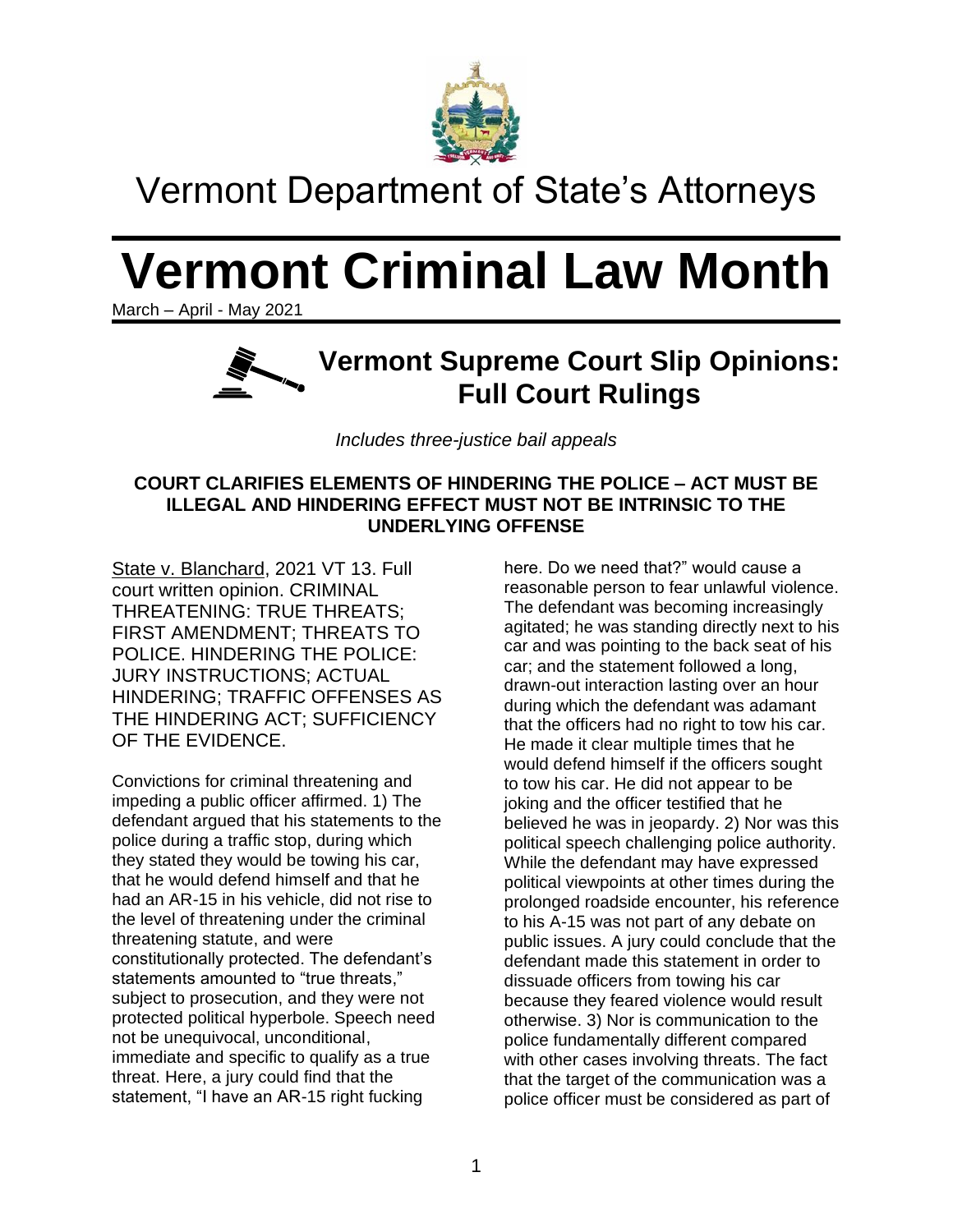the context of the communication, but it does not heighten the standard for what constitutes a threat. 4) The trial court's definition of "hinder" in the jury instructions on the hindering a police officer charge was not plain error. The State need not prove that the defendant actually hindered the officer rather than merely delayed him. Hinder means to slow down or to make more difficult, exactly the definition used by the trial court here. The defendant's actions must actually hinder the officer, but actual hindering can be accomplished by slowing down the officer's progress. The court was not required sua sponte to include an instruction concerning the need for substantial interference as this was not a case of momentary and inconsequential interference. 5) The court's instruction that the defendant had no right to engage in conduct in defiance of a command that interferes with the officer's ability to complete his lawful duty was not plain error since the court also instructed the jury that an essential element of hindering is that the defendant "had no legal right to engage in the acts alleged to have hindered" the officer, and that "a failure to follow an officer's command by itself is not a crime." In addition, the defendant did not argue to the jury that he had a legal right to disregard any of the officers' instructions. He argued instead that his references to his AR-15 was lawful and did not hinder the officers, and that his other conduct did not actually hinder anything because the officers were able to maintain safety on the scene and tow the car. 6) The jury instruction properly required the jury to be unanimous as to the facts that formed the basis for any guilty verdict on the impeding count. 7) The defendant argued that the unlawful act here did not rise to the same level as attempting to disarm an

officer, which, he says, this Court required the State to prove in its decision in Berard. The court held that it did not impose that requirement in Berard. There, the court held that the hindering that results from a motor vehicle violation must be something not intrinsic to the motor vehicle violation itself. Where the hindering effect of the violation, as in Berard, is part and parcel of the violation itself, then the Legislature intended to assess the civil penalties rather than criminal liability for impeding. But even a parking violation could conceivably lead to a hindering conviction if a person parked illegally at a crime scene to interfere with the officers' investigation. 8) The evidence was sufficient to show that the defendant committed an unlawful act which hindered the officers when he threatened them with his AR-15. 9) The evidence was also sufficient for the alternative method which with the State charged the defendant for hindering – attempting to enter his car for the purpose of continuing to drive an unregistered, uninsured car that was lacking a headlight. The defendant attempted to enter his car to drive away, something he had no right to do. This hindered the police in the lawful execution of their duties, beyond whatever hindrance is intrinsic to the violation itself. 10) A reasonable jury could find that the defendant's actions hindered the officers' ability to secure the vehicle for purposes of having it towed and maintaining officer safety. It need not have made the officer's performance of his duties impossible, it just must intentionally interfere with the officer's ability to accomplish the task. Doc. 2019-320, March 5, 2021. [https://www.vermontjudiciary.org/sites/default](https://www.vermontjudiciary.org/sites/default/files/documents/op19-320.pdf) [/files/documents/op19-320.pdf](https://www.vermontjudiciary.org/sites/default/files/documents/op19-320.pdf)

#### **DRIVING THE WRONG WAY ON THE INTERSTATE SUFFICIENT TO SHOW WANTON DISREGARD FOR SECOND-DEGREE MURDER**

State v. Bourgoin, full court published opinion. 2021 VT 15. WANTON DISREGARD: SUFFICIENCY OF THE EVIDENCE; CONSIDERATION OF SANITY EVIDENCE; ABSENCE OF JURY INSTRUCTION TO DISREGARD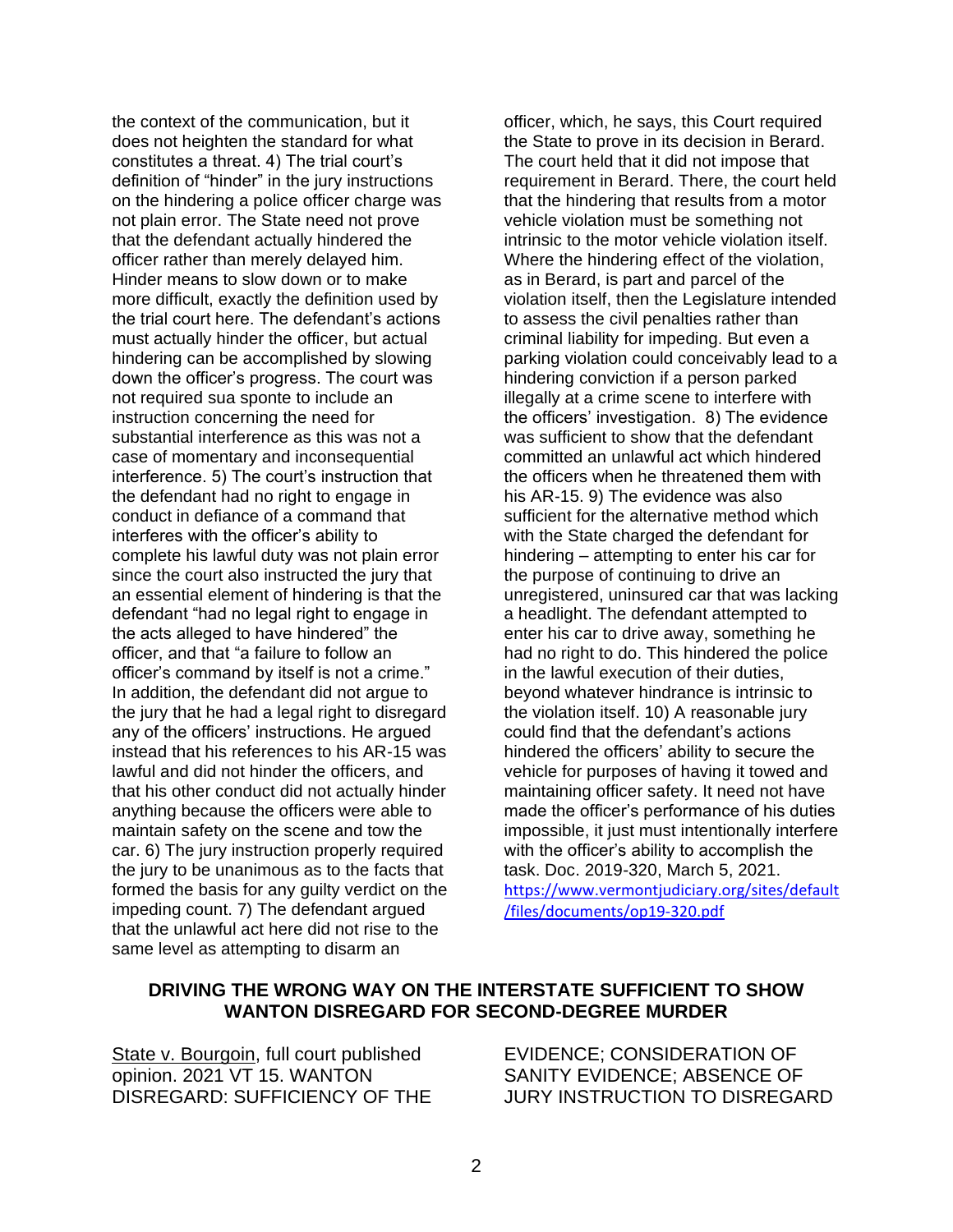#### SUCH EVIDENCE ON DIMINISHED CAPACITY. LATE DISCLOSURE OF EXPERT OPINION. LATE DISCLOSURE OF DEFENDANT'S STATEMENT TO WITNESS.

Five counts of second-degree murder, one count of grossly negligent operation, and one count of operating a vehicle without the owner's consent, affirmed. 1) The court did not err in denying the defendant's motion for judgment of acquittal on the grounds that the State failed to prove that at the time of the crashes his mental state satisfied the intent required – wanton disregard of the likelihood that death or great bodily harm would result from his actions. The evidence was sufficient where it showed that the defendant initially entered the interstate going in the proper direction, but then abruptly turned his vehicle around, headed north in the southbound lawns, and, before crashing into the victims' vehicle, passed at speeds approaching ninety miles per hour several drivers who honked horns, flashed lights, or took evasive action. In addition, the evidence does not indicate that the defendant actively attempted to avoid hitting the victims' vehicle where the crash reconstruction indicated that the defendant's vehicle moved from the southbound passing lane into the southbound travel lane and struck the victims' vehicle near the centerline, as the speed of the defendant's vehicle increased. 2) The evidence that the defendant had engaged in delusional thinking around the time of the crash does not require a different result. The State's expert did not concede this point, but testified that the delusional thinking occurred after the crash and as a result of that event. In any event, the jury was not required to accept any expert's testimony on this point, which were undercut by testimony of people who spoke or met with the defendant before and after the accident. Even if the defendant did, as claimed, believe that he was driving in the wrong direction on the highway on a government mission, that does not mean that he

wantonly disregarded his subjective awareness of the deadly risk his actions posed to others. 3) Finally, the trial court's allegedly erroneous understanding of the State's expert's opinion on sanity, and its reliance on that opinion in finding that the defendant possessed the necessary mental state, was not reversible error. First, appeals challenging the sufficiency of the evidence are conducted without deference to the trial court. Second, unlike in State v. Webster, cited by the defendant, the expert's testimony on sanity was relevant to the intent issue because the sanity issue overlapped with the intent issue. 4) The trial court did not commit plain error by failing to instruct the jury that it could not consider the State's expert's sanity opinion with respect to his diminished capacity claim, for the same reasons as noted above. 5) The court did not err in permitting the State's expert to testify to his opinion that the defendant's mental condition did not constitute a mental disease or defect for purposes of the insanity statute, despite its allegedly late disclosure. Defense counsel was able to cross-examine him on his opinion and to elicit his recognition that other experts would disagree with his conclusion. Following that, the defendant neither sought a continuance to recall his expert, nor explained why his expert was unavailable to present any needed testimony. Nor did the defense make a specific proffer as to what their expert would say were she given the opportunity to respond to the allegedly new opinion by the State's expert. 6) The trial court did not abuse its discretion in denying a mistrial after a witness testified to a statement made to her by the defendant, not previously disclosed, that undermined his claim of amnesia as to the events in question. The court's curative instruction, telling the jury to disregard the testimony, was sufficient to cure any prejudice. The Court will assume that the jury heeded the instruction, and the prejudicial impact of the statement was not great. Doc. 2019-319, March 13, 2021.

[https://www.vermontjudiciary.org/sites/defau](https://www.vermontjudiciary.org/sites/default/files/documents/op19-319_1.pdf) [lt/files/documents/op19-319\\_1.pdf](https://www.vermontjudiciary.org/sites/default/files/documents/op19-319_1.pdf)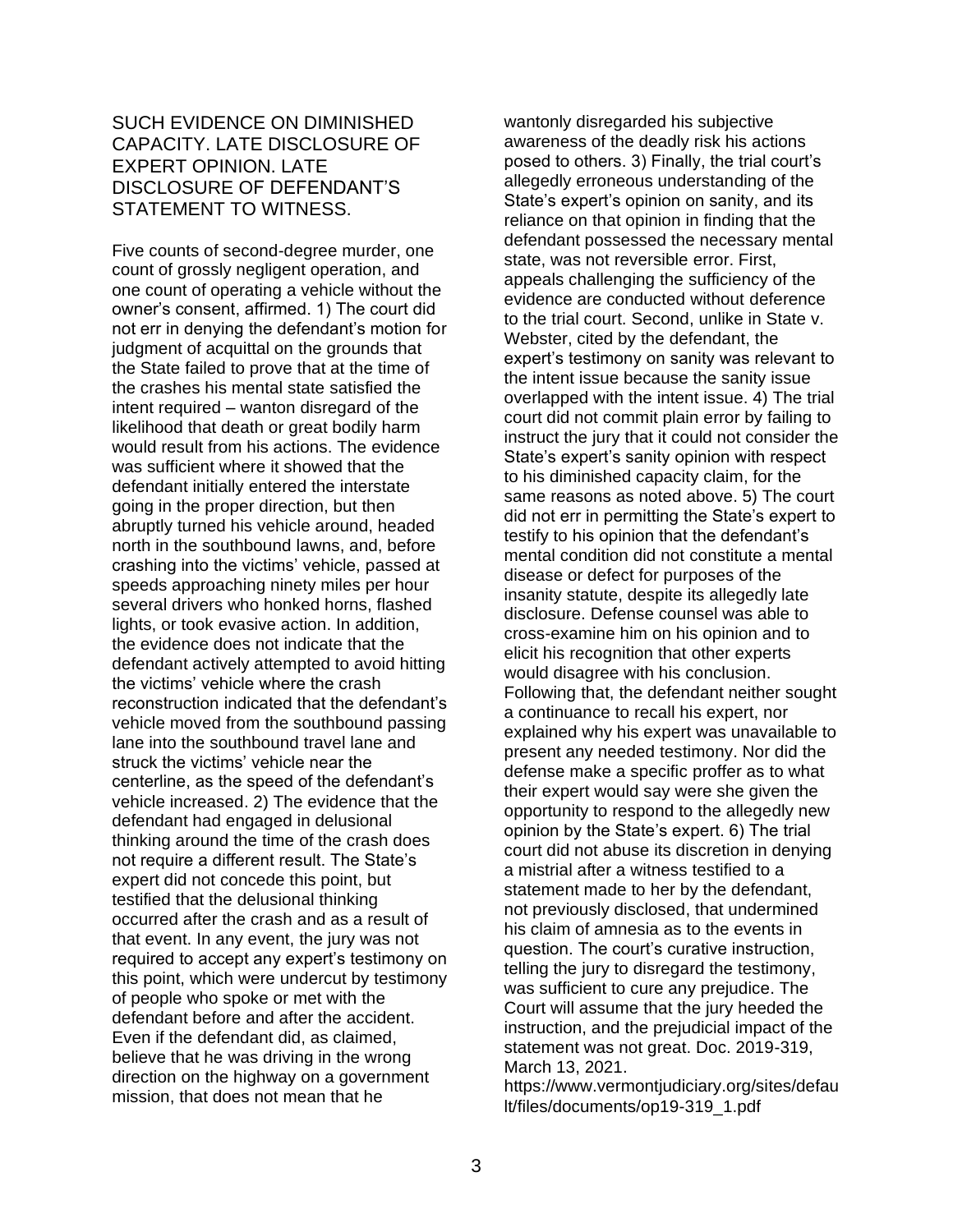#### **DEFENDANT DID NOT PRESERVE CLAIM THAT COVID-RELATED DELAY IN TRIALS SHOULD BE A FACTOR IN HOLD WITHOUT BAIL ORDER**

State v. Boyer, three justice published bail appeal. 2021 VT 19. COVID-RELATED TRIAL DELAYS AS FACTOR IN HWOB ORDER: LACK OF PRESERVATION.

The defendant is being held without bail pending trial on an offense punishable by life imprisonment. He argued that the trial court abused its discretion by failing to consider the indefinite suspension of jury trials due to COVID-19 in determining whether continuation of the order was the least-restrictive measure available to ensure his appearance at future court proceedings. 1) The court would not consider, as not preserved for appeal, the defendant's argument that the trial court should have considered the impact of the pandemic with regard to public safety and risk of flight when it weighed the Section 7554(b) factors in determining whether to release the defendant in its discretion. Doc. 2021-043, March 15, 2021.

[https://www.vermontjudiciary.org/sites/defau](https://www.vermontjudiciary.org/sites/default/files/documents/eo21-043.pdf) [lt/files/documents/eo21-043.pdf](https://www.vermontjudiciary.org/sites/default/files/documents/eo21-043.pdf)

#### **EVIDENCE SUPPORTED FINDING THAT DEFENDANT POSSESSED BRASS KNUCKLES "WITH INTENT TO USE"**

State v. Hale, 2021 VT 18. Full court published opinion. POSSESSION OF BRASS KNUCKLES: SUFFICIENCY OF THE EVIDENCE OF INTENT TO USE.

The evidence was sufficient to show that the defendant possessed brass knuckles "with the intent to use them," where the defendant was found to be in possession of them while sitting in his vehicle in front of an apartment complex where he did not live, with one and a half ounces of marijuana in his possession, at the time worth a couple hundred dollars, and with the brass

knuckles in his front left pocket, which he later told a police officer was for protection. Cohen and Robinson, dissenting. Given the absence of any evidence that the defendant specifically intended to use the brass knuckles against another person other than in some hypothetical and conditional situation at some potential future time, the State did not meet its burden of proving an intent to use. Doc. 2020-028, March 26, 2021.

[https://www.vermontjudiciary.org/sites/defau](https://www.vermontjudiciary.org/sites/default/files/documents/op20-028.pdf) [lt/files/documents/op20-028.pdf](https://www.vermontjudiciary.org/sites/default/files/documents/op20-028.pdf)

#### **TRIAL COURT DID NOT ABUSE DISCRETION IN DECLINING TO COINTINUE VOP HEARING UNTIL AFTER RELATED CRIMINAL TRIAL**

State v. Sweet, full court unpublished entry order. PERMISSION TO APPEAL OR FOR EXTRAORDINARY RELIEF: DENIED.

1) Permission to appeal trial court's order denying his motion to continue his VOP merits hearing until after trial in the associated criminal dockets is denied. The order that the defendant seeks to appeal

does conclusively determine a disputed question that was completely separate from the merits, and the order would be effectively unreviewable from a final judgment. But the trial court did not abuse its discretion in denying permission to appeal. The collateral final order rule creates a limited, discretionary exception to the normal final judgment rule in the small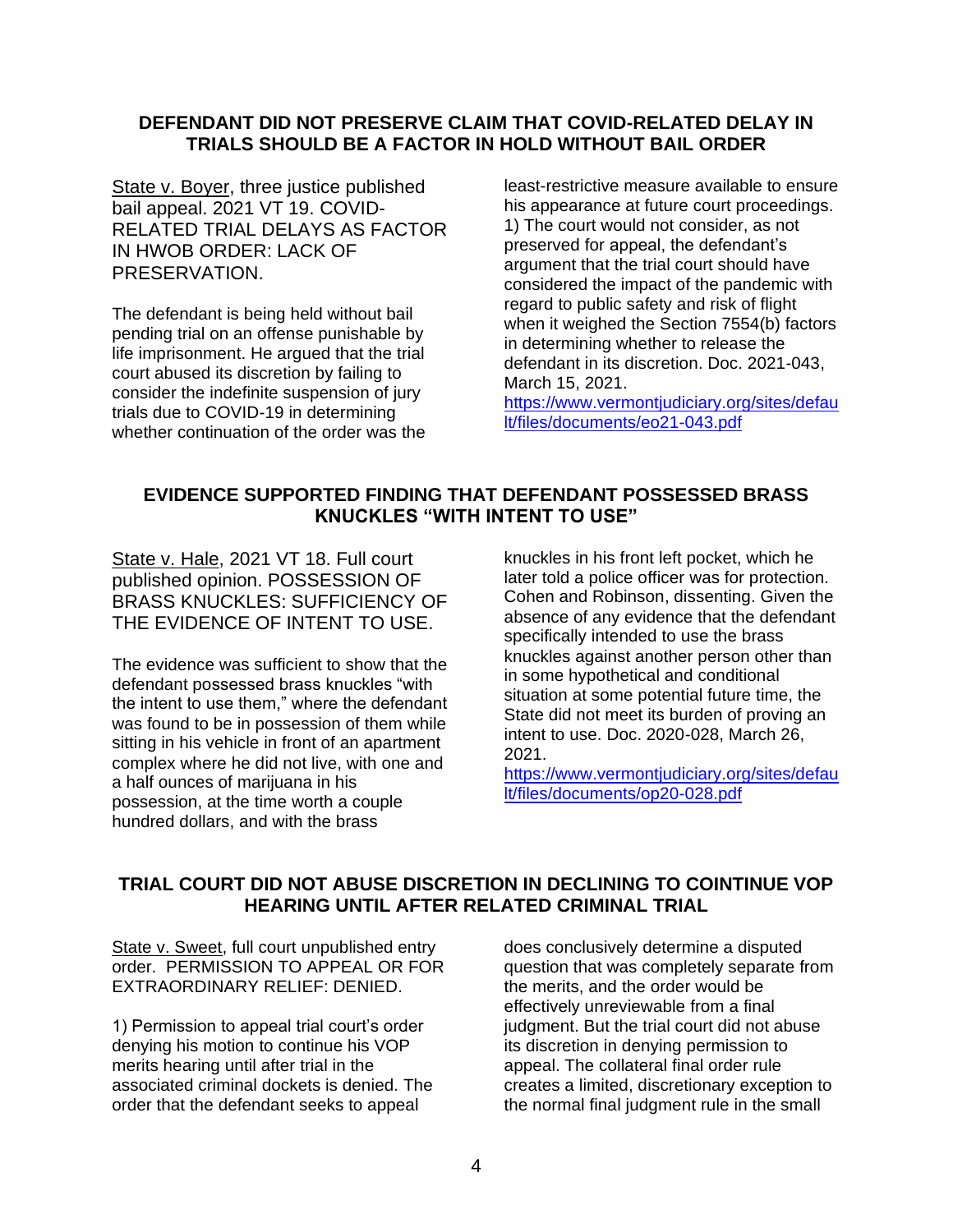number of extraordinary cases where the normal appellate route will almost surely work injustice, irrespective of the Court's final decision. But here, it is not certain if the State will be able to prove the merits of the VOP, and it is not certain that probation will be revoked, or that the defendant will be incarcerated. On the other hand, the court found that the defendant posed a threat to public safety and that the case had already suffered from extensive delays. Under these circumstances the court acted within its discretion in denying permission to appeal. 2) The Court also declined to accept the appeal as a petition for extraordinary relief.

The defendant has not petitioned the superior court for extraordinary relief or alleged that extraordinary relief is not available in the superior court, and this fact alone would ordinarily be a sufficient basis to deny the petition. But to avoid further delays, the Court considers the petition on the merits. 3) Generally such relief will be granted only where there is a lack of jurisdiction, an act outside of jurisdiction, or the proceedings are erroneous on the face of the record. None of these are present here. Doc. 2021-066, March 30, 2021. [https://www.vermontjudiciary.org/sites/defau](https://www.vermontjudiciary.org/sites/default/files/documents/eo21-066.pdf) [lt/files/documents/eo21-066.pdf](https://www.vermontjudiciary.org/sites/default/files/documents/eo21-066.pdf)

#### **EVIDENCE OF INTENT TO KILL WAS SUFFICIENT IN HOLD WITHOUT BAIL HEARING**

State v. Book, three-justice bail appeal. HOLD WITHOUT BAIL: SUFFICIENCY OF EVIDENCE OF GUILT.

Hold without bail order affirmed pursuant to 13 VSA 7553. 1) The defendant argued on appeal that the evidence of guilt was not great because the State had failed to show that he had acted with the specific intent to kill the police officer towards whom he drove a bus, coming within twelve feet. Although second-degree murder requires an intent to kill, or an intent to do serious bodily injury, or a wanton disregard of the likelihood that one's behavior may naturally cause death or great bodily harm, the defendant argues that an attempted second-degree murder requires proof of an intent to kill. The Court did not reach this issue because even assuming that the defendant is correct, the State produced sufficient evidence showing that he acted with an intent to kill the officer. The defendant drove a shuttle bus rapidly towards the officer, forcing the officer to run out of the way and causing another officer to discharge his weapon to stop the defendant. The defendant came within about twelve feet of the officer. In addition,

shortly before this the defendant had told a 911 operator that people were going to be sorry, someone is going to get hurt, and after the shots, that the officers will get run over for less than that. This was substantial, admissible evidence that can fairly and reasonably show the defendant guilty of attempted second-degree murder beyond a reasonable doubt. 2) The information alleged that the defendant drove at the officer after the officer had fallen on the ground and after threatening the officer. The defendant argued on appeal that the State failed to introduce evidence of these facts. But he testified that part of his body slipped and fell, touching the ground. The dashcamera footage also shows him briefly slipping and making contact with the ground. The statement by the defendant, "If they keep fucking around, somebody gonna get hurt," was sufficient evidence that he acted after threatening the officer. 3) There was no abuse of discretion in the decision not to release the defendant on bail. Doc. 2021-073, April 30, 2021.

[https://www.vermontjudiciary.org/sites/default](https://www.vermontjudiciary.org/sites/default/files/documents/eo21-073.pdf) [/files/documents/eo21-073.pdf](https://www.vermontjudiciary.org/sites/default/files/documents/eo21-073.pdf)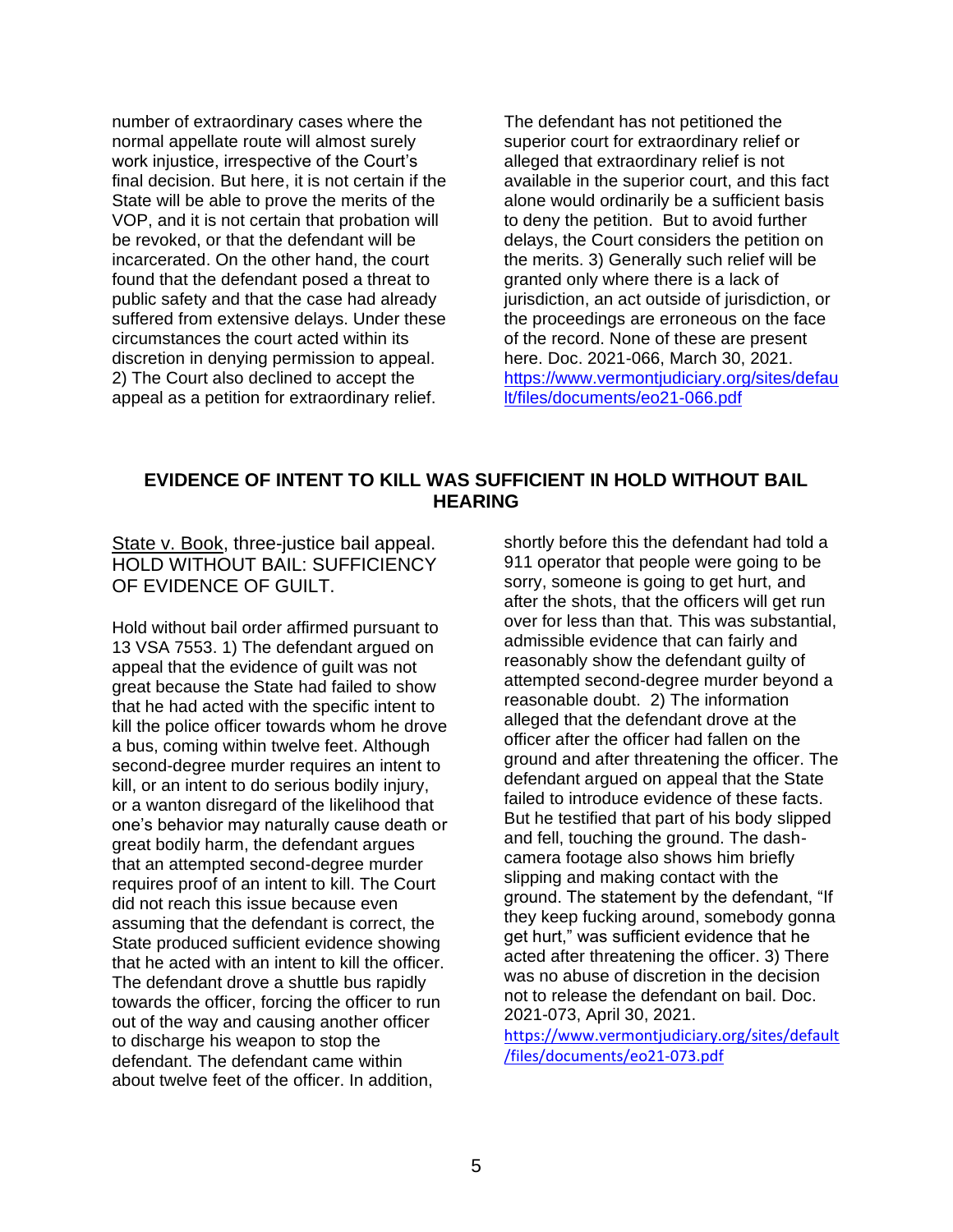#### **EXPUNGEMENT NOT AVAILABLE FOR CONVICTIONS FOR CONDUCT NO LONGER CRIMINAL, IF IT IS STILL PROHIBITED BY LAW**

#### State v. Turner, 2021 VT 30. EXPUNGMENT: ESCAPE FROM FURLOUGH.

Full court published opinion. Denial of petition seeking expungement of two prior escape convictions affirmed. The defendant sought expungement on the grounds that the Legislature had recently decriminalized absconding from furlough (the legislature even more recently reversed that decision). The statute allows for expungement if "the person was convicted of an offense for which the underlying conduct is no longer prohibited by law or designated as a

criminal offense." The Court agreed with the trial court that expungement was not available, even though it was no longer a criminal offense, because it was still prohibited by law. The defendant argued that the "or" meant that only one of these conditions needed to be satisfied. The use of a negative adverb phrase immediately before the clauses at issue suggests that the legislature intended "or" here to mean "and." Robinson dissents. Doc. 2020-143, April 30, 2021.

[https://www.vermontjudiciary.org/sites/default](https://www.vermontjudiciary.org/sites/default/files/documents/op20-143.pdf) [/files/documents/op20-143.pdf](https://www.vermontjudiciary.org/sites/default/files/documents/op20-143.pdf)

#### **SUSPECT IN CRUISER, TOLD THAT THE OFFICERS BELIEVED HIM TO BE GUILTY, NOT IN CUSTODY FOR MIRANDA PURPOSES. USE OF PSYCHOLOGICAL TECHNIQUES DID NOT RENDER STATEMENT INVOLUNTARY.**

State v. Lambert, 2021 VT 23. Full court published opinion. MIRANDA: CUSTODY. VOLUNTARINESS: USE OF PSYCHOLOGICAL TACTICS, LYING. LIMITATION OF CROSS-EXAM; EXCLUSION OF STATEMENTS SHOWING WITNESS'S MOTIVE TO LIE: HARMLESS ERROR.

Two counts of sexual assault against a minor affirmed. 1) The defendant was not in custody for Miranda purposes where the officers came to his workplace and asked to speak to him, and he agreed to speak with them in their car. The officers explicitly told the defendant that he was free to leave; they only suggested the cruiser after asking the defendant if there was a place where they could speak and he replied, "wherever;" the cruiser was in a public space visible to others through the windows and open doors of the car; and the defendant's access to the car door was not

obstructed, the doors were unlocked, and at one point the defendant was told he could open the door to get some fresh air. Although the detective made multiple statements indicating that he believed the defendant was guilty, these were not enough to indicate that the defendant was in custody. The statements were mere accusations, and the detectives presented no actual evidence of guilt; and the defendant maintained his innocence throughout the entire interview. Although the detectives falsely told the defendant that a man witnessed him and the victim walking into the woods, this was not the sort of deceptive technique that would lead a reasonable person to believe he was no longer free to leave. Finally, the interview lasted only twenty-one minutes and the defendant left freely afterwards. 2) Nor did the court err in finding that the statements were voluntary. The use of two psychological tactics, lying about a witness and lessening the severity of the offense,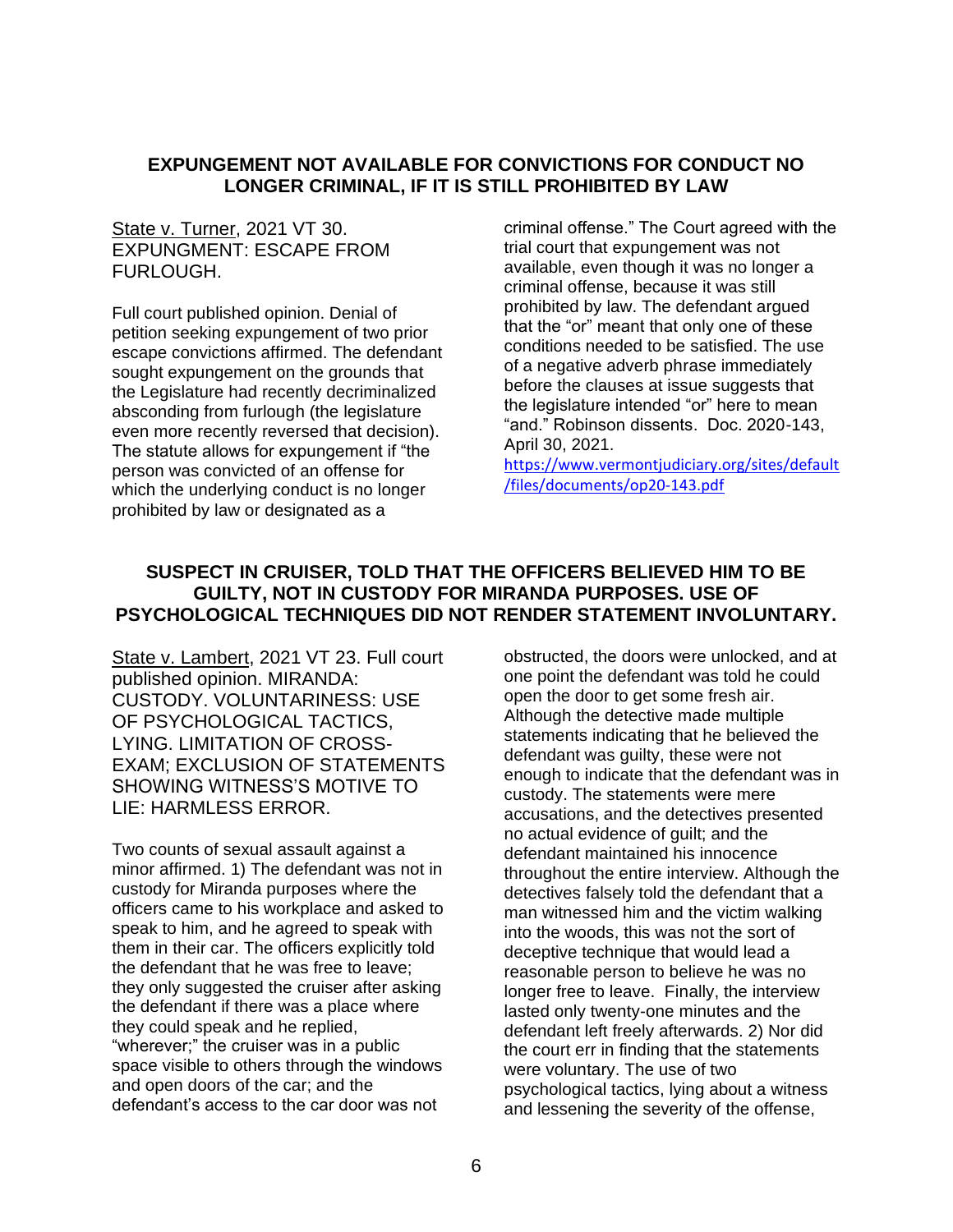did not overcome the other factors, including the defendant's prior experience with being questioned by the police about a sex crime; the absence of threats of adverse consequences or suggestions of leniency in the event of cooperation; and the fact that the defendant reacted to the lie about the witness by continuing to maintain his innocence. 3) There was no plain error when the trial court asked the defense to wrap up the cross-examination of a witness in fifteen minutes, where the crossexamination had been going on for quite some time and the defense did not point to any specific reason why he needed more than the additional fifteen minutes. 4) There was no plain error where the court excluded testimony concerning possible bias of one of the witnesses. The court excluded questions of the defendant's sister about whether there had been discussion of a deed to the defendant's house, proffered to show that the victim's mother harbored animosity towards the defendant because her attempts to be put on the deed were

thwarted. The trial court found the statement relevant only for impeachment and therefore that it could have been asked of mother but was not. But this was an error. The statement was not hearsay and therefore admissible only to impeach. The statement was not being offered to prove the truth of the matter asserted, but for motive. But this was not plain error because the defendant cannot show that he was prejudiced. The initial allegation of sexual assault did not come from the mother, but from a mental health counselor after meeting with the victim. 5) The court also excluded evidence from this witness that the mother had allegedly heard mother say, if the defendant split up with her, she would make his life a living hell. Even assuming that this statement was not hearsay, its exclusion was not plain error for the same reason as the statement about the deed. Doc. 2020- 091, April 30, 2021.

[https://www.vermontjudiciary.org/sites/default](https://www.vermontjudiciary.org/sites/default/files/documents/op20-091.pdf) [/files/documents/op20-091.pdf](https://www.vermontjudiciary.org/sites/default/files/documents/op20-091.pdf)

#### **DEFENDANT NEED NOT EXPLICITLY STATE "I AM GUILTY" IN RULE 11 PROCEEDING WHERE INTENT TO PLEAD GUILTY IS OBVIOUS FROM THE RECORD.**

In re Lewis, 2021 VT 24. Full court published opinion. POST-CONVICTION RELIEF: RULE 11 CHALLENGES TO CONVICTIONS USED TO ENHANCE WAIVED BY PLEA TO ENHANCEMENT. ALTHOUGH PREFERRED, PETITIONER NEED TO EXPRESSLY SAY "GUILTY" IF IT IS OBVIOUS HE IS SO PLEADING. CLAIMS IN ORIGINAL PETITION NOT PRESERVED AFTER PETITION WAS AMENDED.

Summary judgment for the State in postconviction relief petition affirmed. The petitioner pled guilty to charges of involuntary manslaughter and grossly negligent operation of a vehicle with serious bodily injury resulting. Pursuant to the plea agreement, the trial court sentenced the petitioner as a habitual offender based on four prior felonies dating from 2004 to 2008. 1) The petitioner's challenges to the Rule 11 proceedings in the earlier cases, used to enhance his current convictions, was waived when he pleaded guilty to the habitual-offender enhancement. 2) The petitioner also challenged his 2009 convictions on the grounds that he never verbally entered a plea of "guilty" to those charges in the context of his plea colloquy. While a verbal plea of "guilty" on the record is generally an important component of a knowing and voluntary guilty plea, it is not essential if the circumstances compel the conclusion that the defendant pled guilty to the charge and the court accepted it. The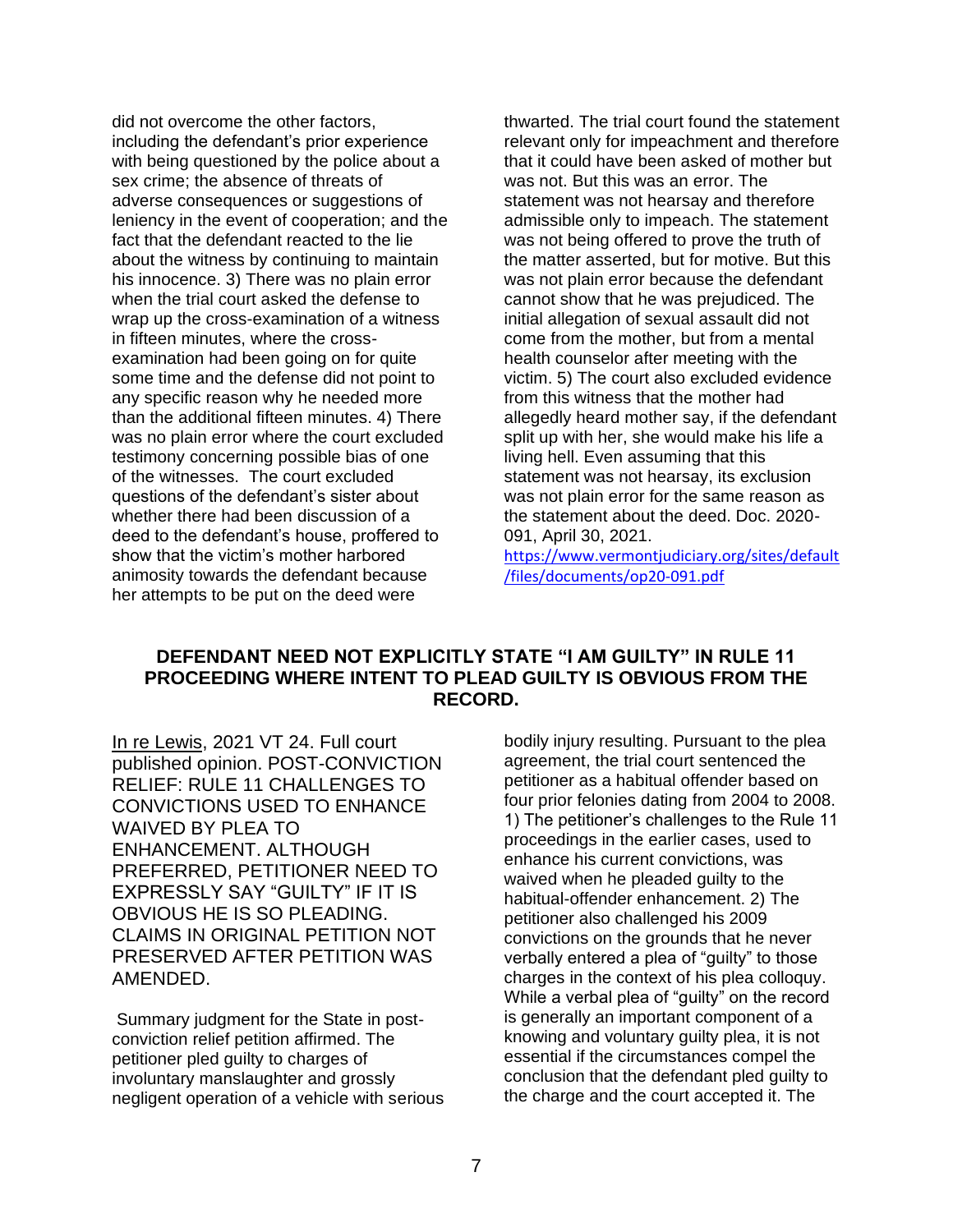court must satisfy itself that there is a factual basis for the plea, and that the defendant personally admits to those facts. But the Rule does not prescribe a specific form of colloquy, and it does not explicitly require that a defendant verbally state "I plead guilty" or a similar phrase. Court should, however, elicit an express verbal guilty plea to each count. This is the strongly preferred practice. Where a plea is otherwise knowing, intelligent, and voluntary, the court's failure to elicit an express verbal guilty plea from the defendant does not invalidate the ensuing conviction when there is no doubt that the defendant intended to plead guilty and understood that they were doing just that. That is the case here. During the lengthy plea colloquy with the petitioner, the court repeatedly referenced the fact that the petitioner had chosen to plead guilty. The petitioner confirmed that it was his choice to plead guilty, and expressly and verbally agreed that the prosecutor's description of the events was accurate. With respect to two counts, the court asked how the petitioner would like to plead, and he stated, "guilty." In other counts the court did not expressly ask how the petitioner wanted to plead, but in each case the court read the petitioner the charge, ensuring that he understood its elements, and confirmed the maximum penalty he faced; reviewed the count-specific facts, and had the petitioner orally confirm the accuracy of the essential

factual allegations. This leaves no doubt as to the petitioner's intent to plead guilty to all counts in the plea agreement. 3) The trial court did not err in declining to address ineffective -assistance-of counsel claims because it correctly concluded that no such claims were raised by the pleadings before it. The petitioner's original pro se petition did raise this issue, but PCR counsel subsequently filed an amended petition. Although the motion to amend the petition stated that the challenges were based in part on ineffective assistance claims, the amended petition itself referenced only the Rule 11 challenges. Permission was granted for a second amendment, which also failed to mention ineffective assistance of counsel. The petitioner claimed that the amended petition was not intended to supersede the original petition, but the trial court disagreed. The trial court acted well within its discretion in declining to address any ineffective assistance of counsel claims. An amended pleading generally supersedes the pleading it modifies. Nothing in the petitioner's amended petition, nor his second amended petition, indicated an intent to incorporate or maintain the ineffective assistance of counsel claims pled in the first uncounseled petition. Doc. 2019- 322, April 30, 2021,

[https://www.vermontjudiciary.org/sites/default](https://www.vermontjudiciary.org/sites/default/files/documents/op19-322.pdf) [/files/documents/op19-322.pdf](https://www.vermontjudiciary.org/sites/default/files/documents/op19-322.pdf)

#### **DEFENSE CHALLENGE TO COMPLAINANT'S IDENTIFICATION WAS MODIFYING EVIDENCE, DISREGARDED IN HOLD WITHOUT BAIL DECISION**

State v. Lafayette, 2021 VT 38. HOLD WITHOUT BAIL: MODIFYING EVIDENCE.

Three justice bail appeal. Order that defendant be held without bail is affirmed. 1) The evidence submitted by the defendant which called into question the complainant's identification of him as the perpetrator was modifying evidence which the trial court

correctly did not consider in making its weight of the evidence determination. 2) The court also did not err when it declined to consider this modifying evidence when considering the likelihood of flight, pursuant to the discretionary decision whether to release the defendant on bail. Doc. 2021- 076, May 11, 2021.

[https://www.vermontjudiciary.org/sites/default](https://www.vermontjudiciary.org/sites/default/files/documents/eo21-076.pdf) [/files/documents/eo21-076.pdf](https://www.vermontjudiciary.org/sites/default/files/documents/eo21-076.pdf)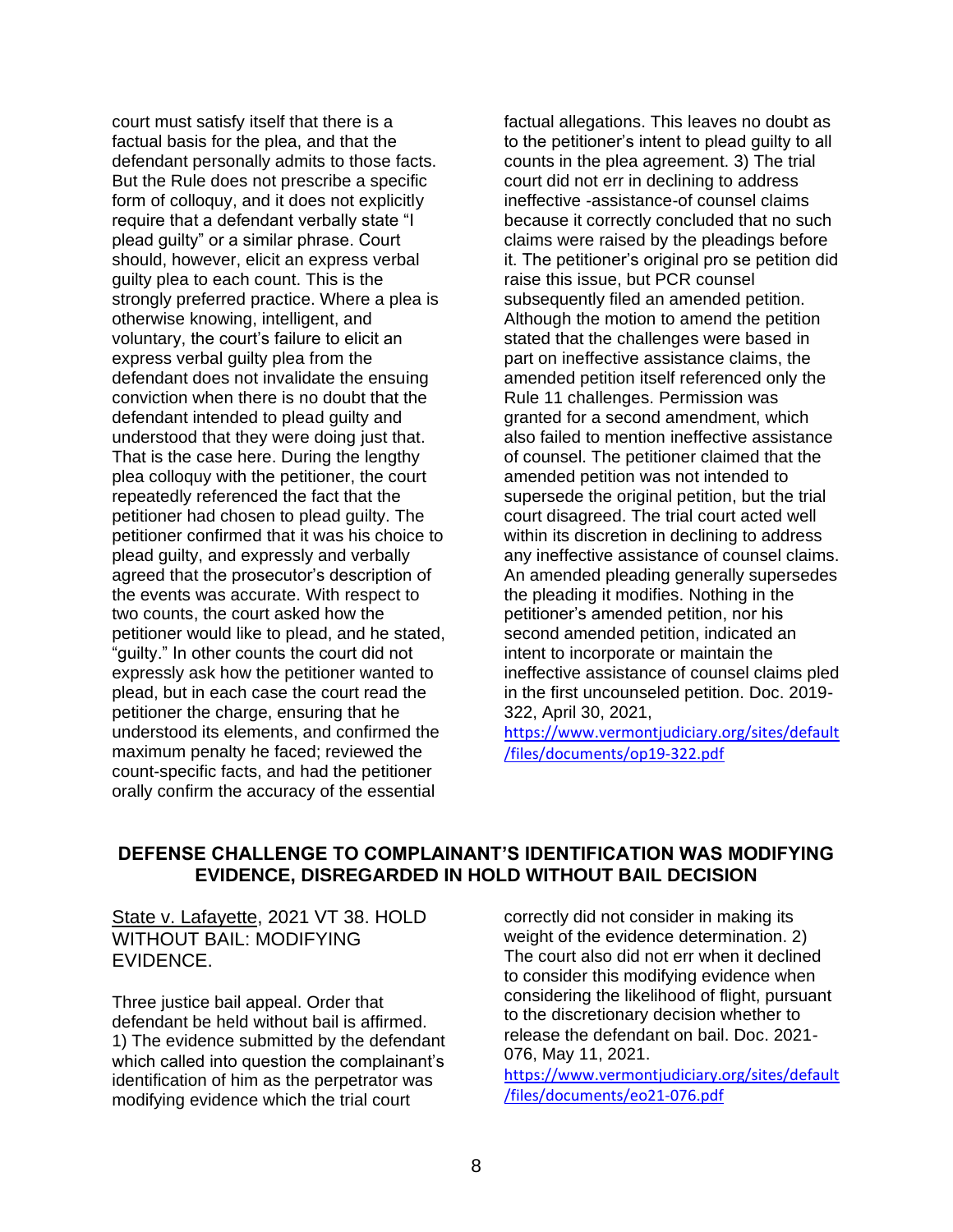#### **TRESPASSING DOES NOT CONTAIN A "KNOWING" ELEMENT**

State v. Richards, 2021 VT 40. Full court published opinion. TRESPASSING: NO KNOWLEDGE ELEMENT. CONDITIONS OF PROBATION: NOT ENGAGE IN CRIMINAL BEHAVIOR.

Conviction for misdemeanor unlawful trespass affirmed. 1) The trial court correctly declined to instruct the jury that the trespassing statue contains a knowledge element. The statute prohibits entering or remaining in a place as to which notice against trespass is given, either by actual communication by the person in lawful possession, or by signs or placards designed and situated as to give reasonable notice. The plain language of the statute does not require knowledge on the part of the defendant. The structure and

surrounding provisions of the statute suggest that the Legislature made a deliberate choice to depart from the common law and exclude a knowledge element. Under the statute, if sufficient notice against trespass is given, defendants may not contend that they did not know they lacked authority or consent to be on the land. 2) A probation condition that the defendant not engage in criminal behavior is lawful and not unduly vague. The condition is reasonably necessary to ensure that the defendant will live a law-abiding life and is well within the court's discretion to impose. This is true even given the imposition of another condition that the defendant not be convicted of a crime. Doc. 2020-027, May 28, 2021.

[https://www.vermontjudiciary.org/sites/default](https://www.vermontjudiciary.org/sites/default/files/documents/op20-027.pdf) [/files/documents/op20-027.pdf](https://www.vermontjudiciary.org/sites/default/files/documents/op20-027.pdf)

### **Vermont Supreme Court Slip Opinions: 3 Justice Panel Rulings**

*The precedential value of decisions of three-justice panels of the Vermont Supreme Court is governed by V.R.A.P. 33.1(c), which states that such decisions "may be cited as persuasive authority but shall not be considered as controlling precedent." Such decisions are controlling "with respect to issues of claim preclusion, issue preclusion, law of the case, and similar issues involving the parties or facts of the case in which the decision was issued."* 

#### **DETAILED CORROBORATED TIP JUSTIFIED EXPANSION OF TRAFFIC STOP INTO DRUG INVESTIGATION STOP**

State v. Rose, three-justice entry order. MOTOR VEHICLE STOP: NON-FUNCTIONING FOG LIGHT; EXPANSION OF STOP – RELIANCE OF INFORMATION FROM TIPSTER. VALUE OF HEROIN: RELEVANCE, PREJUDICE.

Heroin trafficking affirmed. 1) The motor

vehicle stop here was done on the basis of a defective fog light. On appeal the defendant argued that a defective fog light is not a motor-vehicle violation per a 2018 amendment to the Vermont Periodic Inspection Manual and therefore the stop was illegal. But the stop here occurred in 2018 and there was no evidence in the record or on appeal as to when in 2018 the amendment occurred, and thus whether the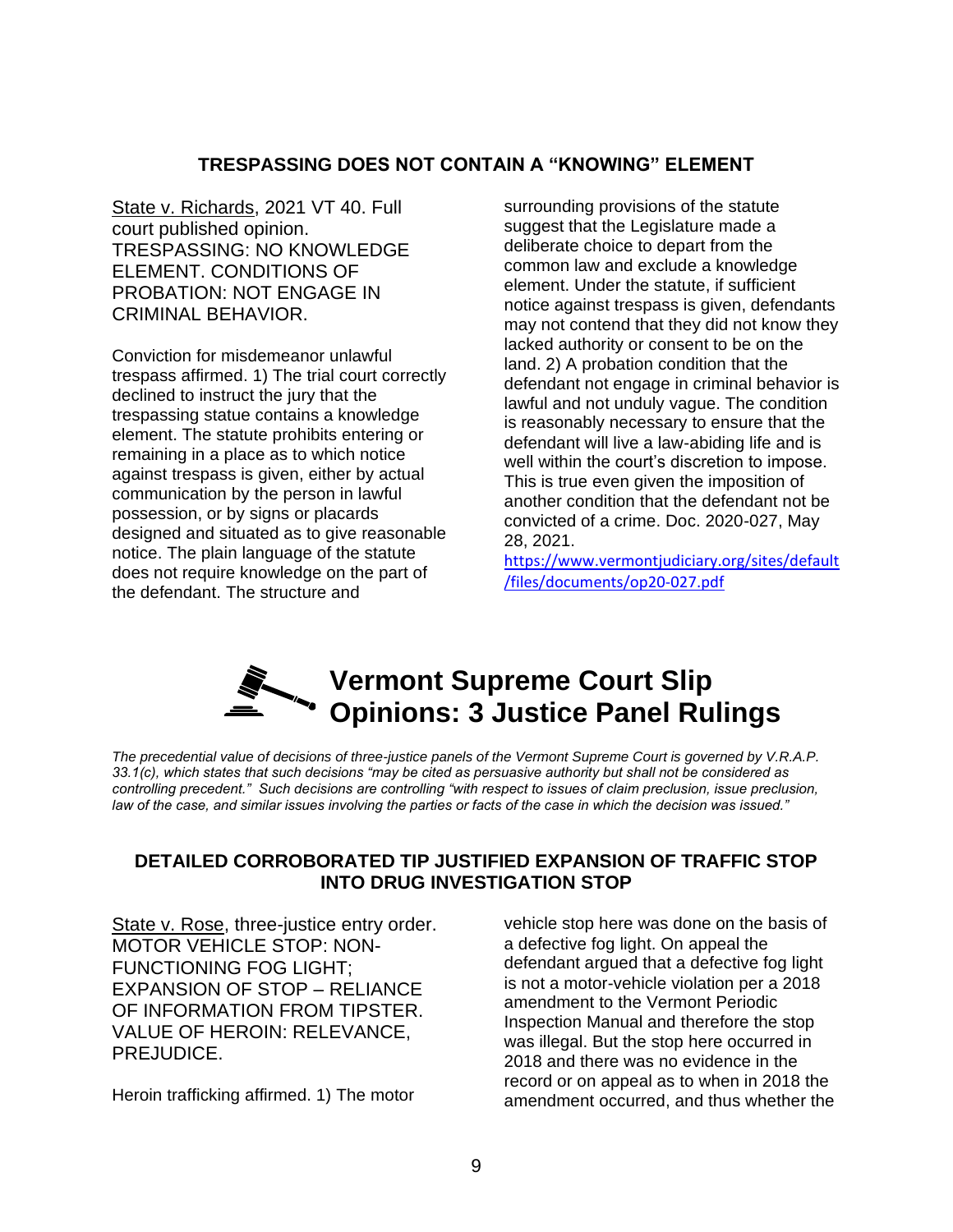amendment occurred before or after the motor vehicle stop. Without this information, the defendant cannot show that the trial court committed plain error in upholding the stop on the basis of the defective fog light. 2) The motor vehicle stop was lawfully expanded into a drug investigation stop, permitting a 34 minute delay before a drugsniffing dog appears, where the police had received a tip from an informant known to the police, offering a basis for his belief that the driver would be transporting drugs in his car at the predicted time and providing detailed predictive information about the driver's itinerary, location, name, passenger, and vehicle. The officer was able to corroborate the tip, including the description of the vehicle, the driver's name, where the driver was coming from, and the location of the vehicle. 3) The court acted within its

discretion in admitting evidence concerning the value of the heroin located. The State was required to prove that the defendant possessed a certain amount of heroin with the intent to sell or dispense it. Although the statute contains a permissive inference that a person who possesses more than that amount of heroin intends to sell it, that does not preclude the State from introducing other evidence showing an intent to distribute. The value of heroin is relevant to whether the defendant intended to sell the drugs. Nor has the defendant shown on appeal that it was plain error for the court to admit the evidence on the grounds that it was unduly prejudicial. Doc. 2020-158, March 5, 2021.

[https://www.vermontjudiciary.org/sites/defau](https://www.vermontjudiciary.org/sites/default/files/documents/eo20-158.pdf) [lt/files/documents/eo20-158.pdf](https://www.vermontjudiciary.org/sites/default/files/documents/eo20-158.pdf)

#### **ATTORNEY'S MOVE TO NEW FIRM DID NOT REQUIRE COURT TO GRANT TRIAL CONTINUANCE**

State v. Lenher, three-justice entry order. MOTION TO CONTINUE: ABUSE OF DISCRETION. JURY INSTRUCTION: CIRCUMSTANTIAL EVIDENCE.

Sexual assault affirmed. 1) The trial court did not abuse its discretion in denying the defendant's motion to continue his trial because his attorney was moving to a new firm and his replacement would need time to prepare for trial. The trial court rejected the premise that the attorney's move to a new law firm would prevent him from continuing to represent the defendant. This did not deprive the defendant of counsel of his choice. For one thing, the motion was not a motion for leave to withdraw, or a motion by any other lawyer to enter an appearance. Furthermore, at no time did the defendant's attorneys indicate that the defendant no

longer wanted to be represented by his original attorney or that he preferred someone from the original law firm to represent him. Inasmuch as the trial court made it clear that the original attorney would not be granted leave to withdraw, the assumption and rationale underlying the motion for a continuance did not apply. 2) The trial court did not abuse its discretion when it declined the defendant's request that the jury be instructed that circumstantial evidence alone may be sufficient proof of the noncommission of a crime. The charge accurately stated the law and there was no fair ground to say that the jury had been misled. The requested instruction was not required by law and might generate confusion. Doc. 2020-083, March 5, 2021. [https://www.vermontjudiciary.org/sites/defau](https://www.vermontjudiciary.org/sites/default/files/documents/eo20-083.pdf) [lt/files/documents/eo20-083.pdf](https://www.vermontjudiciary.org/sites/default/files/documents/eo20-083.pdf)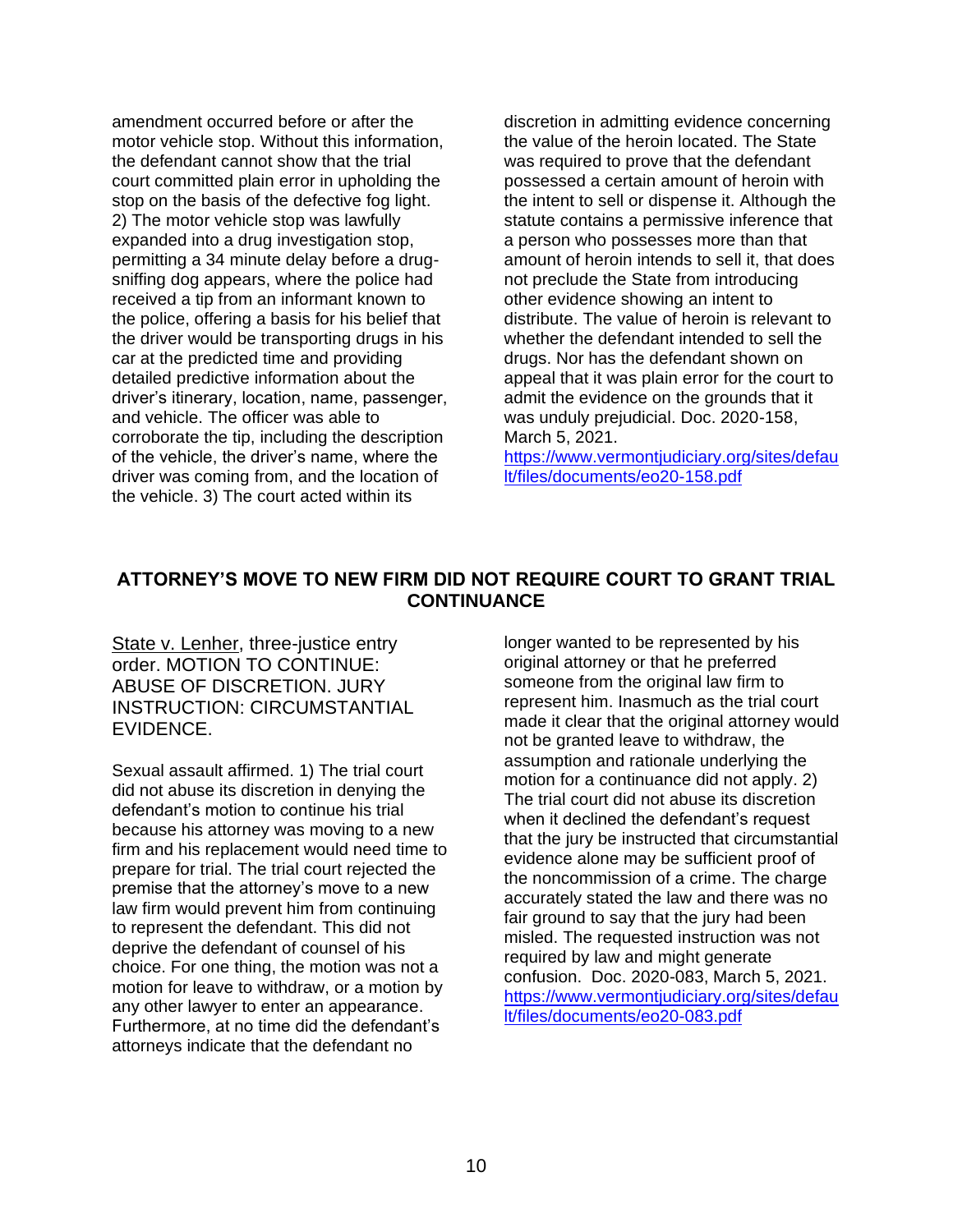#### **EVIDENCE WAS SUFFICIENT TO SHOW DEFENDANT KNEW SHE WAS NOT LICENSED OR PRIVILEGED TO ENTER PREMISES; NECESSITY DEFENSE WAS NOT ESTABLISHED**

State v. Caslani, three-justice entry order. TRESPASS: SUFFICIENCY OF THE EVIDENCE. NECESSITY DEFENSE.

Unlawful trespass affirmed. 1) There was no error, much less plain error, in the trial court's failure to grant sua sponte a judgment of acquittal on the grounds that the State failed to prove that the defendant knew that she was not licensed or privileged to enter the complainant's home, where the complainant testified that she had not given the defendant permission to enter her home, or having agreed that the defendant could take back some rabbits at any time if the defendant felt they were being neglected. The defendant's testimony to the contrary went to the weight of the evidence, not its sufficiency. 2) Nor was there error, or plain error, in the trial court's failure to enter

judgment of acquittal on its own motion because the defendant had established the elements of a necessity defense. The basis of this claim is the defendant's testimony that she entered the house after hearing moaning coming from within, which she thought might be coming from the complainant. Whether this evidence was sufficient to establish the elements of a necessity defense turned in part on whether the jury found the defendant to be credible. And furthermore, this version of events was challenging by conflicting evidence. Because the viability of the necessity defense turned on the defendant's credibility, a matter within the province of the jury, the court did not err in failing to enter judgment of acquittal on this basis. Doc. 2020-104, April 9, 2021. [https://www.vermontjudiciary.org/sites/defau](https://www.vermontjudiciary.org/sites/default/files/documents/eo20-104.pdf) [lt/files/documents/eo20-104.pdf](https://www.vermontjudiciary.org/sites/default/files/documents/eo20-104.pdf)

#### **COURT COULD RELY ON ATTACHMENTS TO HOME DETENTION INVESTIGATION REPORT DESPITE NOT HAVING BEEN INTRODUCED INTO EVIDENCE.**

State v. Lesage, 2021 VT 26. BAIL HEARING: RELIANCE ON HEARSAY.

Three justice bail appeal. Denial of motion for home detention affirmed. 1) The defendant argued that the trial court erred in relying upon the attachments to the home detention investigation report because they were not introduced into evidence during the hearing. This objection was not made below. Further, the defendant was on notice that the report would be used in the court's determination. Finally, such hearings need not conform to the rules of evidence. 2) The defendant does have a constitutional right to have the court establish good cause when it relies upon hearsay. Here, there was no good cause for one of the hearsay statements the trial court relied upon. But

considering the totality of the court's findings that were predicated on properly considered evidence, the defendant was not prejudiced. It relied upon the serious, violent nature of the charged offense; the fact that afterwards the defendant fled to Indiana; that the supervisor proposed for the defendant planned to return to work parttime; that DOC had not done, and due to the pandemic did not plan to do, a site inspection or in-person visits, to search for prohibited items; and that the defendant posed a risk to third parties and public safety based on the random, violent nature of the crime alleged and the active relieffrom-abuse order against her. Doc. 2021- 064, April 7, 2021.

[https://www.vermontjudiciary.org/sites/defau](https://www.vermontjudiciary.org/sites/default/files/documents/op21-064.pdf) [lt/files/documents/op21-064.pdf](https://www.vermontjudiciary.org/sites/default/files/documents/op21-064.pdf)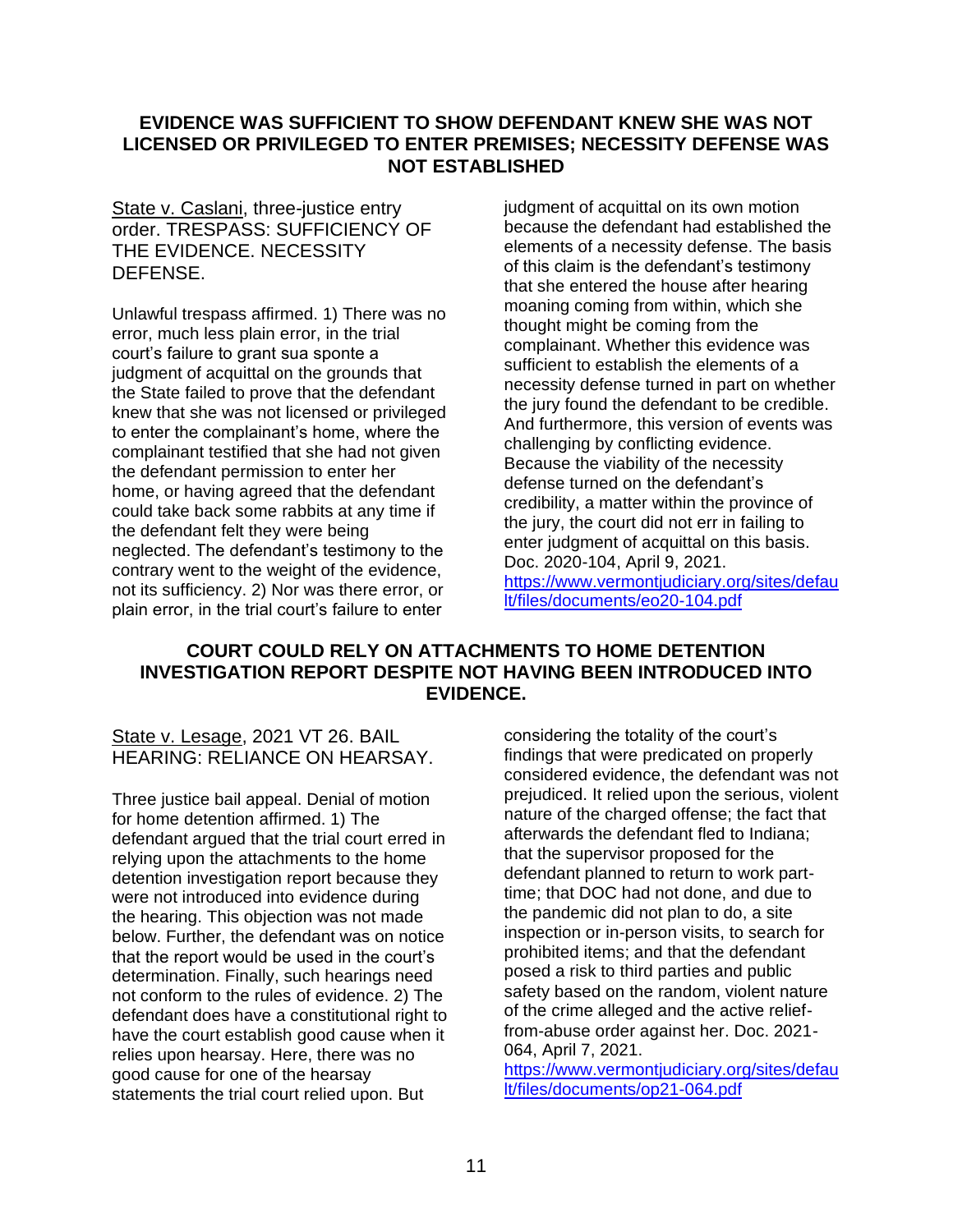#### **EXPERT TESTIMONY WAS REQUIRED TO CLAIM INEFFECTIVE ASSISTANCE OF COUNSEL IN PLEA NEGOTIATION**

In re Lampman, three-justice entry order. POST-CONVICTION RELIEF: NECESSITY OF EXPERT TESTIMONY.

Denial of petition for post-conviction relief affirmed. The petitioner was required to

present expert testimony in order to support his claim that his attorney's advice and representation fell short in negotiating a plea agreement. Doc. 2020-170, April 9, 2021.

[https://www.vermontjudiciary.org/sites/defau](https://www.vermontjudiciary.org/sites/default/files/documents/eo20-170_0.pdf) [lt/files/documents/eo20-170\\_0.pdf](https://www.vermontjudiciary.org/sites/default/files/documents/eo20-170_0.pdf)

#### **A CHANGE OF MIND DID NOT REQUIRE COURT TO ALLOW WITHDRAWAL OF GUILTY PLEA**

State v. Foster, three-justice entry order. MOTION TO WITHDRAW PLEA: FAILURE TO SHOW FAIR AND JUST REASON.

Denial of pre-sentence motion to withdraw guilty plea affirmed. The trial court did not abuse its discretion in denying the motion to withdraw plea based on the fact that the defendant entered his plea within hours of first learning of the plea offer, and then changed his mind a few days later. This does not suffice as a basis to overturn the criminal division's discretionary decision to deny the motion. The plea was entered after the defendant acknowledged he was doing so freely and voluntarily with a full

understanding of the ramifications of doing so, and there is no evidence in the record that the defendant was pressured into accepting the plea, that he did not understand the terms or consequences of the plea, or that any other aspect of his state of mind or the circumstances of the plea gave rise to a fair and just reason to withdraw. The defendant failed to present a fair and just reason for withdrawing his plea that could substantially outweigh even minimal prejudice to the State resulting from the canceling of the jury draw. Doc. 2020- 190, May 7, 2021.

[https://www.vermontjudiciary.org/sites/defau](https://www.vermontjudiciary.org/sites/default/files/documents/eo20-190.pdf) [lt/files/documents/eo20-190.pdf](https://www.vermontjudiciary.org/sites/default/files/documents/eo20-190.pdf)

#### **PETITIONER FAILED TO SHOW PREJUDICE FROM ALLEGED ERRORS OF APPELLATE COUNSEL**

In re Johnson, three justice entry order. PCR: INEFFECTIVE ASSISTANCE OF APPELLATE COUNSEL: INABILITY TO SHOW PREJUDICE.

Denial of post-conviction relief affirmed. On direct appeal the defendant argued that the trial court erred in failing to sever the two

counts of lewd and lascivious conduct for which he was convicted. This claim was denied. He then filed a post-conviction relief petition arguing that his appellate attorney had been ineffective in failing to cite to the fact that the prosecutor himself, in opening and closing statements, made statements reflecting a failure to distinguish the two incidents. Although the petitioner presented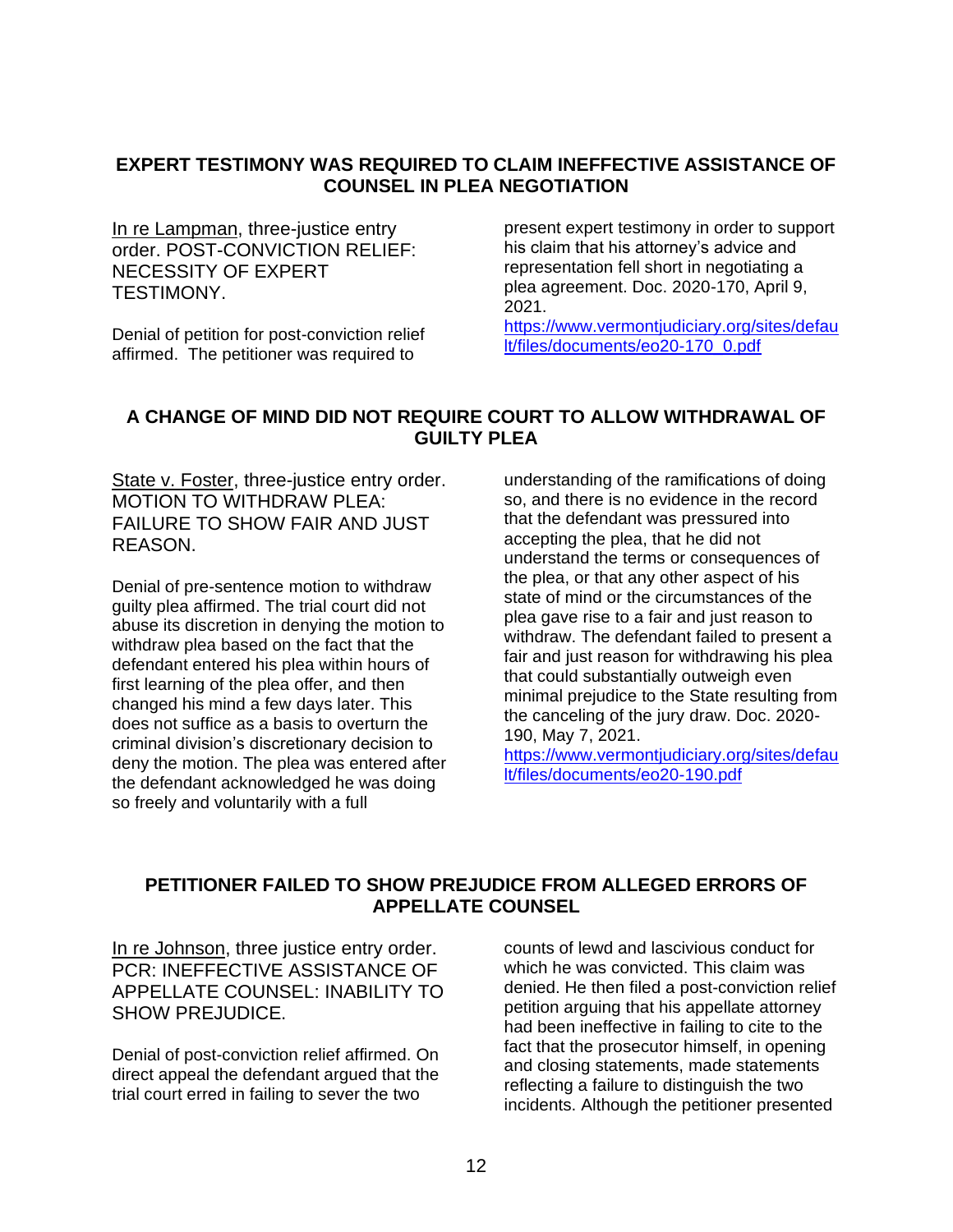expert testimony sufficient to survive summary judgment on the question of attorney error, he cannot show prejudice, that is, a reasonable probability that, but for appellate counsel's errors, this Court would have ruled otherwise. The opening statement issue was a momentary slip of the tongue when the prosecutor used one complaint's name when he meant the other, and he immediately corrected himself. It is hard to imagine how this could have affected the merits of the appeal. The statements in the prosecutor's closing

argument are similarly unimpressive. All of these comments were in the transcript included in the record on appeal before the Court when it decided the appeal, and the Court cannot see how appellate defense counsel's highlighting those particular statements in his brief or oral argument would have altered this Court's analysis of the severance issue. Doc. 2020-298, April 9, 2021.

[https://www.vermontjudiciary.org/sites/defau](https://www.vermontjudiciary.org/sites/default/files/documents/eo20-298.pdf) [lt/files/documents/eo20-298.pdf](https://www.vermontjudiciary.org/sites/default/files/documents/eo20-298.pdf)

#### **COURT DID NOT ERR IN GIVING INSTRUCTION CLARIFYING WHAT THE STATE NEED NOT PROVE**

State v. McGinness, three-justice entry order. JURY INSTRUCTIONS: TELLING JURY WHAT STATE NEED NOT PROVE.

Aggravated assault affirmed; conditions of probation stricken. 1) There was no plain error in the jury instruction on aggravated assault in advising the jury that the State need not prove that the complainant was actually placed in fear, or that the defendant actually intended to carry out her threat. The instructions were neither misleading nor confusing; rather, they helpfully clarified the State's burden of proof for the jury. 2) The State stipulated that the imposition of probation conditions relating to alcohol should be stricken. Doc. 2020-216, May 7, 2021.

[https://www.vermontjudiciary.org/sites/defau](https://www.vermontjudiciary.org/sites/default/files/documents/eo20-216.pdf) [lt/files/documents/eo20-216.pdf](https://www.vermontjudiciary.org/sites/default/files/documents/eo20-216.pdf)



#### **VERMONT RULE OF CRIMINAL PROCEDURE 11. PLEAS**

(a) Alternatives.

(1) In General. A defendant may plead not guilty, guilty or nolo contendere. If a defendant refuses to plead or a defendant corporation fails to appear, the court shall enter a plea of not guilty.

(2) Conditional Pleas. With the approval of the court and the consent of the state, a defendant may enter a conditional plea of guilty or nolo contendere, reserving in writing the right, on appeal from the judgment, to review of the adverse determination of any specified pretrial motion. If the defendant prevails on appeal, he shall be allowed to withdraw his plea.

(3) Reservation of Post-Conviction Challenges—Pursuant to Plea Agreement. With the approval of the court and the consent of the state, a defendant may preserve a post-conviction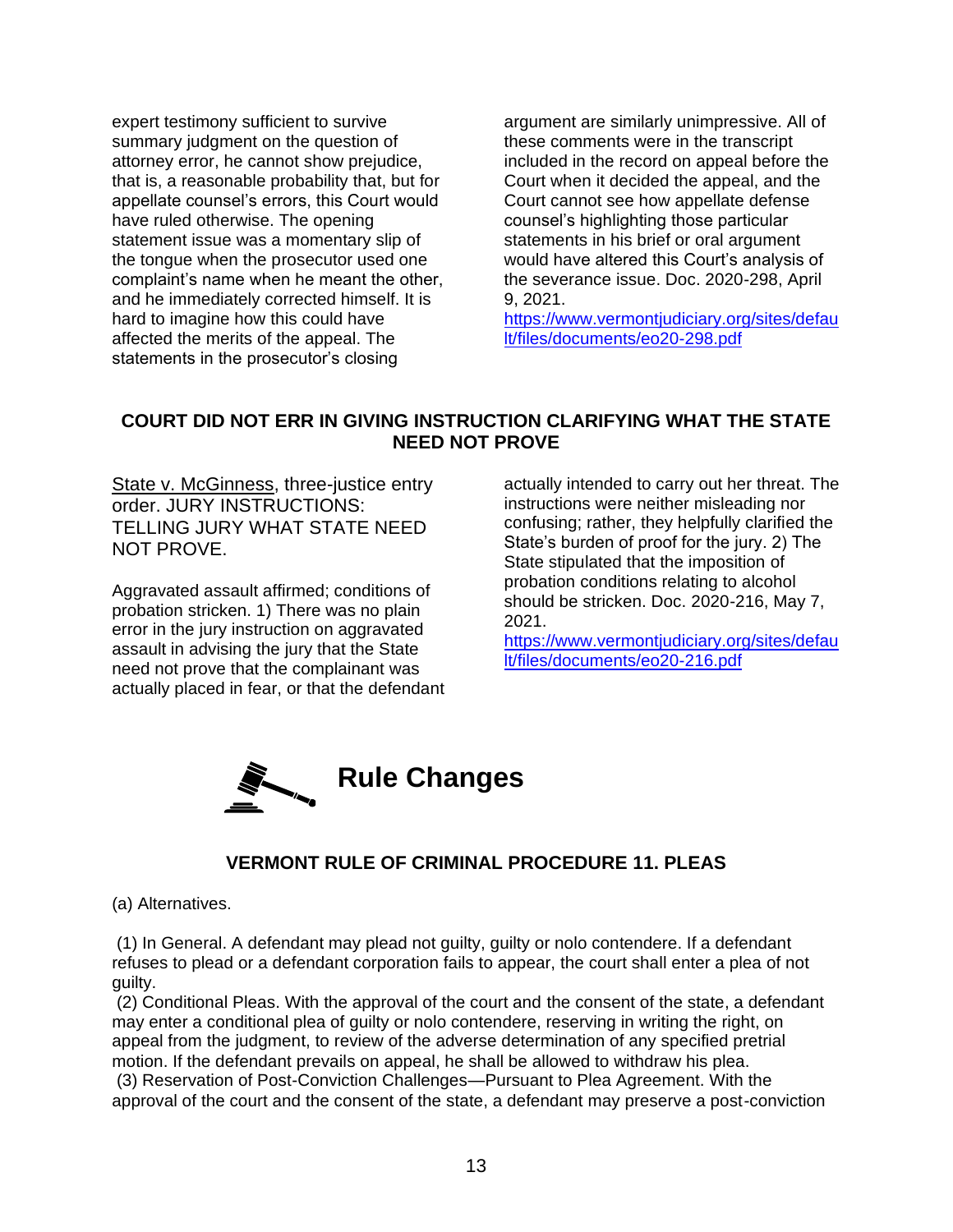challenge to a predicate conviction when entering a plea of guilty or nolo contendere pursuant to a plea agreement with the state, by stating on the record at the change-of-plea hearing an intent to challenge one or more of the convictions through a post-conviction relief petition, specifically identifying the convictions the defendant intends to challenge, and stating the basis for the challenges.

*Reporter's Notes—2021 Amendment Rule 11(a)(3) is added, consistent with the Court's direction in In re Benoit, 2020 VT 58, \_\_ Vt. \_\_, 237 A.3d 1243. In Benoit, the Court held that with the state's agreement and the court's approval, defendants may preserve a post-conviction relief (PCR) challenge to a predicate conviction even while pleading guilty to an enhanced charge by stating on the record at the change-ofplea hearing an intent to challenge one or more of the convictions through a PCR petition, specifically identifying the convictions they intend to challenge and stating the basis for the challenges. If a defendant pleads guilty or nolo contendere while preserving the PCR claim, with the consent of the state and the approval of the court, the plea will be analogous to a conditional plea under V.R.Cr.P. 11(a)(2) 2 ("With the approval of the court and the consent of the state, a defendant may enter a conditional plea of guilty or nolo contendere, reserving in writing the right, on appeal from the judgment, to review of the adverse determination of any specified pretrial motion. [A] defendant [who] prevails on appeal . . . shall be allowed to withdraw [the] plea."). In reconciliation of two lines of case law addressing preservation of such challenges—established on the one hand in State v. Boskind, 174 Vt. 184, 807 A.2d 358 (2002), and on the other in In re Torres, 2004 VT 66, 177 Vt. 507, 861 A.2d 1055 (mem.), and leading to the decision in In re Gay, 2019 VT 67, \_\_ Vt. \_\_, 220 A.3d 769—the Court stated the following in Benoit, 2020 VT 58, ¶*  18: In contrast to the guilty pleas in Torres and Gay, such pleas will not foreclose a PCR petition *challenging the specified predicate convictions. See Gay, 2019 VT 67, ¶ 10 n.5, 220 A.3d 769 (noting waiver rule does not apply to conditional guilty pleas); State v. Key, 312 P.3d 355, 361 (Kan. 2013) (holding that defendant who pleads guilty may preserve challenge to sentencing enhancement "by an objection on the record at sentencing"). A defendant convicted and sentenced pursuant to such a guilty plea may then challenge the validity of a prior offense in a PCR proceeding seeking to vacate the enhanced sentence. In Benoit, the Court requested that the Advisory Committee on the Vermont Rules of Criminal Procedure "propose a rule to standardize the process for documenting the type of PCRconditional plea" recognized in its decision. Benoit, 2020 VT 58, ¶ 20 n.6. The present amendment prescribes the procedure by which a defendant may preserve such challenges for postconviction review. Note that the amendment does not address all preservation scenarios which may be presented in the context of a defendant's plea resulting in conviction. These include a defendant's plea of guilty or nolo contendere without a plea agreement (and thus, the prescribed consent of the state), and those circumstances where a post-conviction challenge does not deal with the validity of a predicate conviction, but rather, issues such as ineffective assistance of counsel. Of course, in the absence of agreement by the state and consent of the court as prescribed by the rule, a defendant retains all rights of trial by jury on the enhanced charge, and appeal from any verdict of guilty therein, standing on the plea of not guilty. Nor does the amendment prescribe the level of specificity of the court's colloquy with a defendant as to the 3 consequences of a plea given under added new paragraph (a)(3), including waiver of the statutory right to a PCR challenge of any predicate offenses that are not specified in the parties' plea agreement. It should be noted that no such specific colloquy has been required under the existing paragraph (a)(2) governing conditional pleas, which has been in effect since 1989. Thus, the content of the court's colloquy with a defendant seeking to enter a plea of guilty or no contest in the manner prescribed by added paragraph (a)(3) is committed to the discretion of the court, consistent with all the other provisions and requirements of Rule 11. 2. That this rule, as amended, is prescribed and promulgated to become effective June 7, 2021. The Reporter's Notes are advisory. 3. That the Chief Justice is authorized t*

#### **PROPOSED RULE CHANGE: VERMONT RULE OF CRIMINAL PROCEDURE 7: THE INDICTMENT AND THE INFORMATION**

(d) Amendment of Indictment or Information Before Trial. Prior to commencement of trial, the prosecuting officer may amend the indictment or information, and may add additional counts.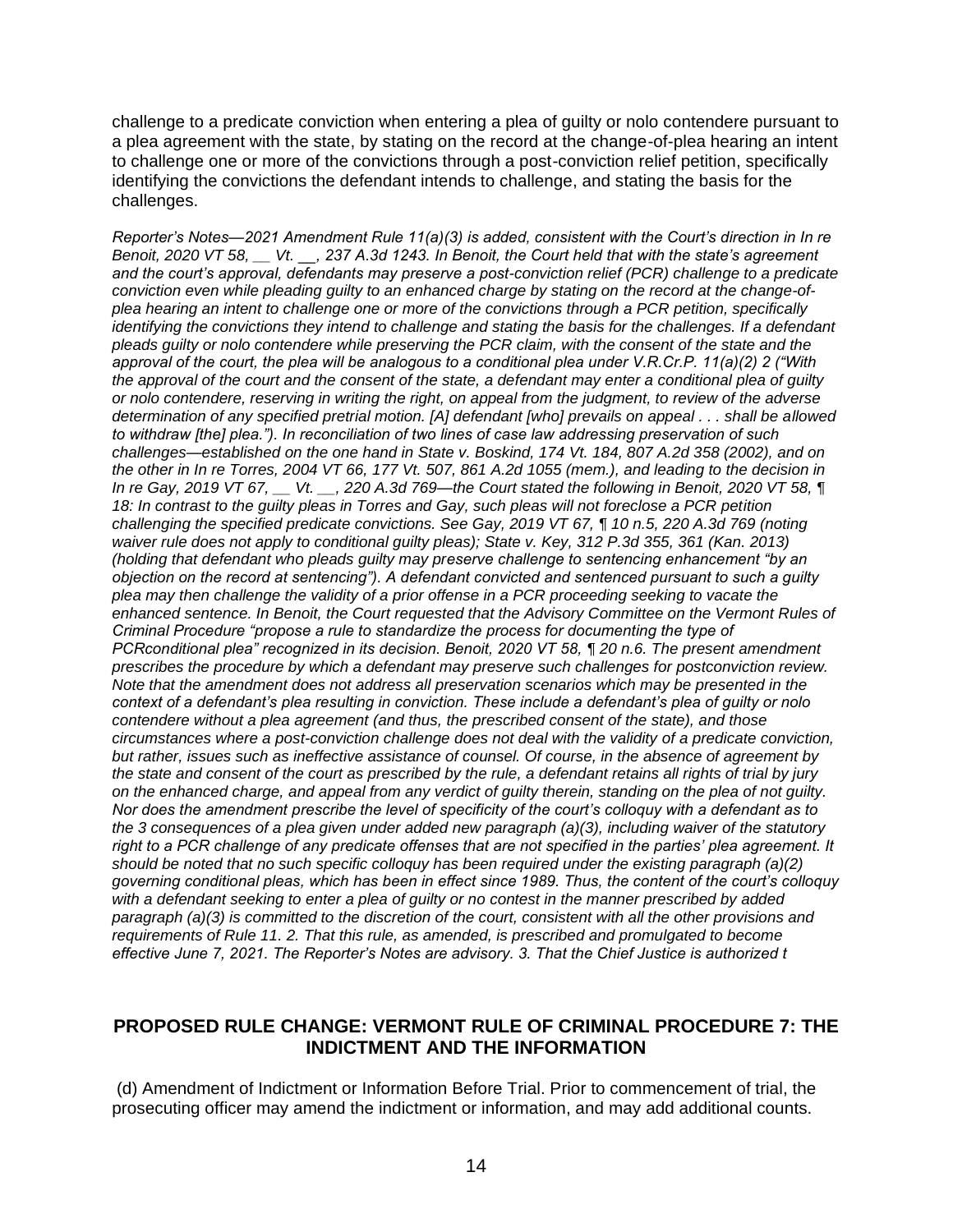Upon motion of the defendant, the court, in its discretion, may strike the amended information or indictment or added counts, if the trial or the cause would be unduly delayed, or substantial rights of the defendant would be prejudiced. If the court allows the amendment or added counts, the defendant must be arraigned on the amendment or added counts without unreasonable delay, and must be given a reasonable period of time to prepare for trial on the amended information or added counts.

(e) Amendment of Indictment or Information During Trial. If no additional or different offense is charged and if substantial rights of the defendant are not prejudiced, the court may permit an indictment or information to be amended at any time after trial has commenced and before verdict or finding for any purpose, including cure of the following defects of form: (1) any misspelling, grammatical, or typographical error; (2) misjoinder of offenses or defendants; (3) misstatement of the time or date of an offense if not an essential element of the offense; (4) inclusion of an unnecessary allegation; (5) failure to negate any excuse, exception, or proviso contained in the definition of the offense; (6) use of alternative or disjunctive allegations.

*Reporter's Notes—2021 Amendment Subdivision (d) is added to address amendment of an indictment or information prior to trial, including but not limited to late-stage amendments that may be authorized in the period when a case has been scheduled for final pre-trial conference, jury selection, and trial. In the latter circumstance, concerns may be invoked both as to prevention of prejudice to a defendant and effective administration of justice, in terms of the court's docket management and reasonable progression of longpending cases to trial. While added subdivision (d) does not prescribe specific criteria for the court's consideration in granting or denying pretrial amendment of an indictment or information, as is the case for amendments which occur during trial, the defendant is nonetheless protected by constitutional safeguards. State v. Beattie, 157 Vt. 162, 170, 596 A.2d 919, 924 (1991) (citing Reporter's Notes, V.R.Cr.P. 7(d) as stating: "The right to amend prior to trial remains subject . . . to the constitutional requirement that the defendant receive fair notice of the charge."). The added subdivision adopts a requirement of arraignment on an amended or added charge "without unreasonable delay." "One of the most fundamental principles of our criminal justice system is that a person charged with a crime must be notified of the charges against him." State v. Cadorette, 2003 VT 13, ¶ 4, 175 Vt. 268, 826 A.2d 101. In this respect, "the central purpose of arraignment is to ensure that the defendant understands the nature of the charges so that he can prepare a defense." Id. ¶ 5 (citing State v. Bruyette, 158 Vt. 21, 35, 604 A.2d 1270, 1277 (1992)). But, the failure to arraign will not result in reversal in the absence of prejudice to the defendant, that is, "that he did not have actual notice of the charges against him or an adequate opportunity to defend himself to justify reversal of the underlying conviction." State v. Ingerson, 2004 VT 36, ¶ 4, 176 Vt. 428, 852 A.2d 567 (citing Cadorette, 2003 VT 13, ¶ 5); see also State v. Woodmansee, 124 Vt. 387, 390, 205 A.2d 407, 409 (1964) ("Liberality of amendment, such as that mentioned in State v. Pelletier, 123 Vt. 271, 273, 185 A.2d 456 (1962), can be exercised only at times or under conditions giving full protection to this constitutional right."). Ultimately, "whether the amendment is sought by the prosecutor during the trial, or prior thereto, the test is the same. The allowance of the amendment must not prejudice the accused's ability to prepare an adequate defense." State v. Bleau, 132 Vt. 101, 104, 315 A.2d 448, 450 (1974) (citations omitted). In assessing the prejudice to a defendant from a late-stage amendment of criminal charges, the standard of the existing Rule 7(d)—whether additional or different offenses are charged affecting substantial rights of the defendant—is informative. Whether the amendment occurs during, or in late stages prior to trial, prejudice may lie not only as a matter of basic inability to reasonably prepare for trial on the amended charges, but in resulting impact upon defense strategy, or in placing a defendant in a position of exercising inconsistent strategies as to charges joined for trial. Cf. State v. Bruyette, 158 Vt. at 35, 604 A.2d at 1277; State v. Holden, 136 Vt. 158, 385 A.2d 1092 (1978). The amendments do not establish a fixed time prior to trial beyond which the prosecution is categorically precluded from amending existing charges, in recognition that certain amendments may not be prejudicial, or may actually benefit a defendant, and that there may as well be reasonable grounds notwithstanding due diligence for the 3 Proposed Amendment to V.R.Cr.P. 7—FOR COMMENT amendment sought by the prosecution, provided that the defendant's fair trial interests are protected. Apart from prejudice to the defendant, the amendment also recognizes the court's discretion, consistent*